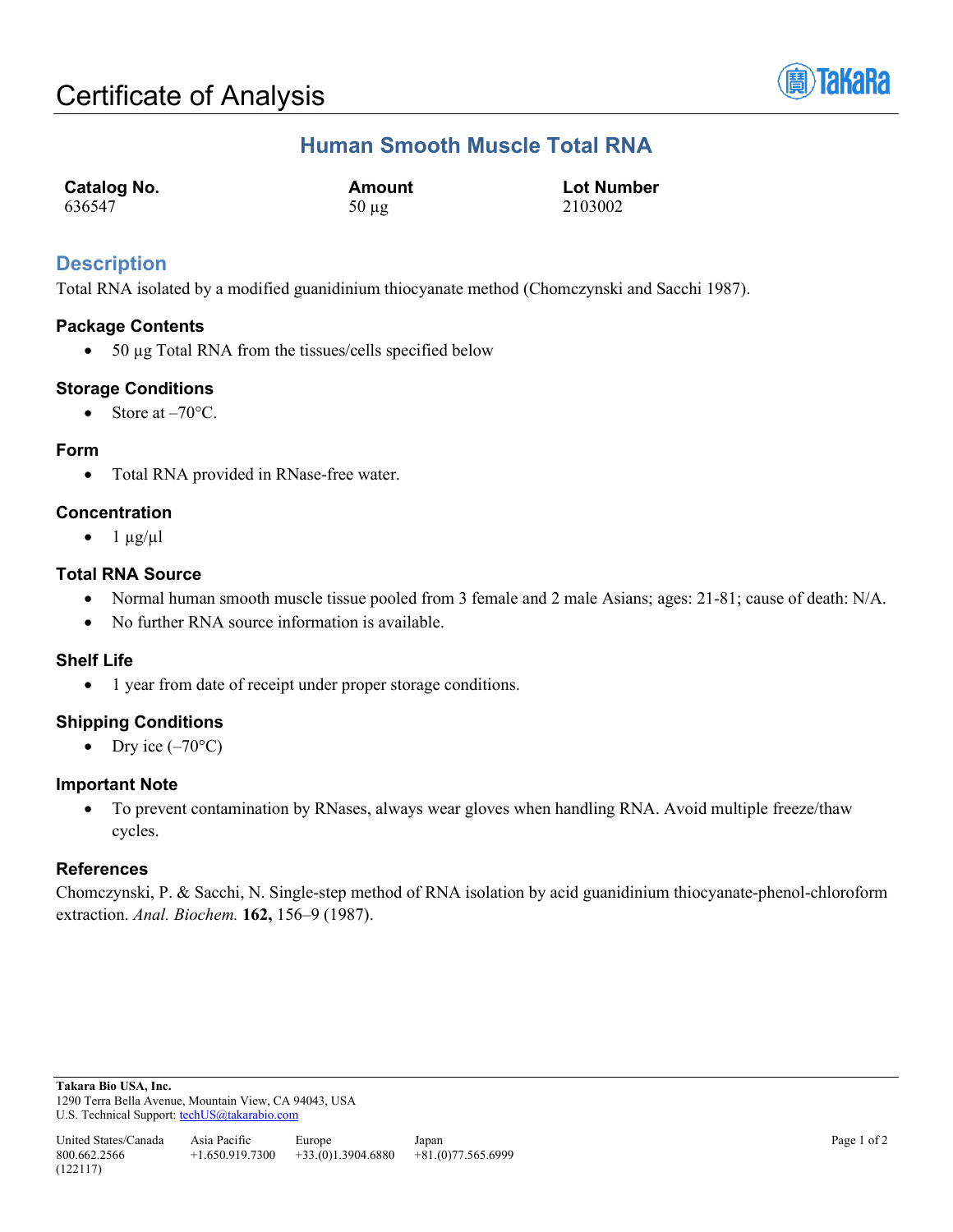# Certificate of Analysis Cat. No. 636547

Human Smooth Muscle Total RNA

# **Quality Control Data**

This lot of total RNA was analyzed by capillary electrophoresis (CE) using an Agilent 2100 Bioanalyzer. The actual electropherogram trace for this RNA is provided below. RNA concentration and purity were evaluated by UV spectrophotometry.

Both the area ratio of the 28S/18S rRNA peaks, and the proportion (relative percentage) of these two peak areas to the total area under the electropherogram provide reliable quantitative estimates of RNA integrity. For both of these criteria, this sample meets or exceeds our standards for high-quality total RNA.



It is certified that this product meets the above specifications, as reviewed and approved by the Quality Department.